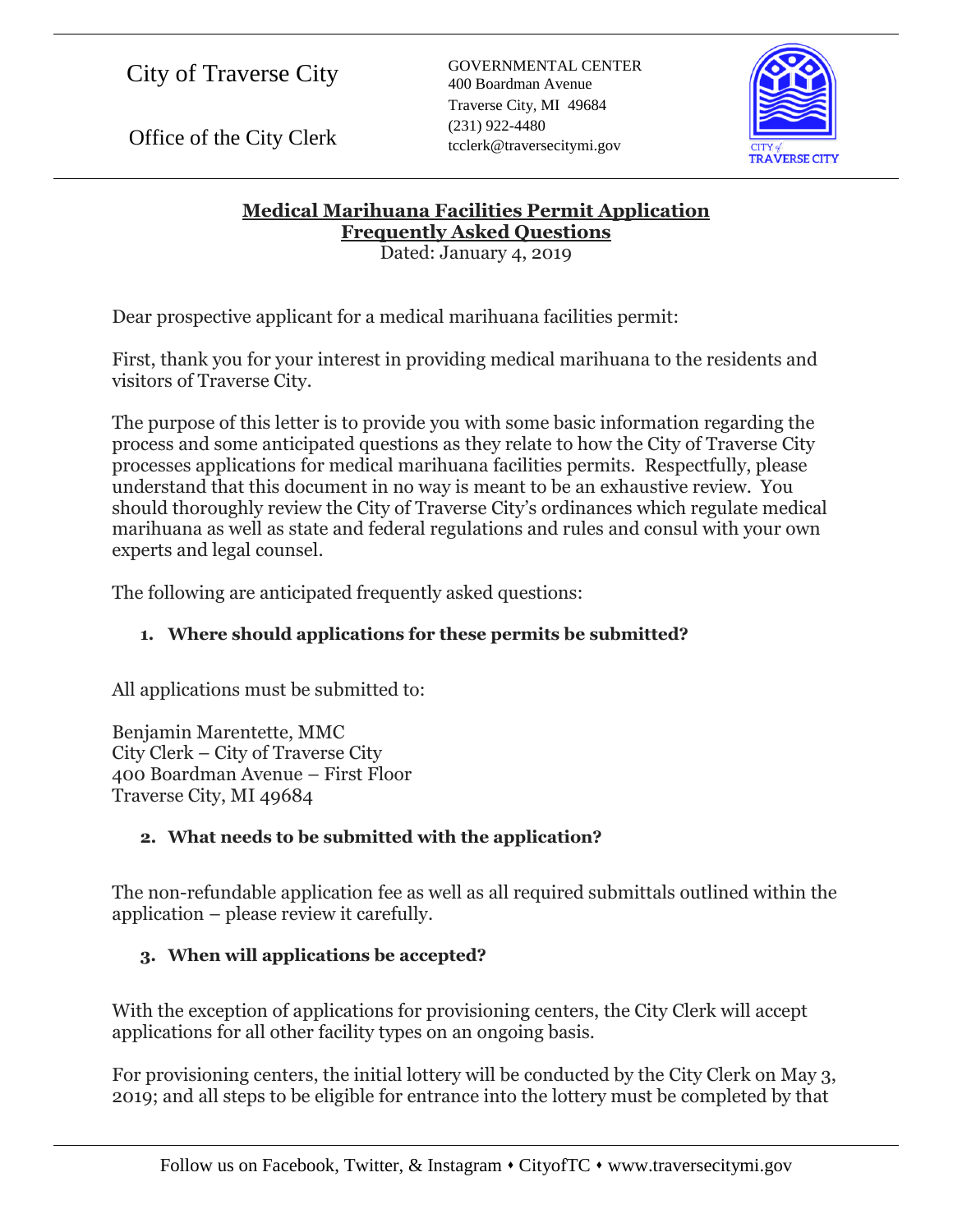time. Therefore, if submitting an application for a provisioning center, it is strongly encouraged that you submit your application no later than April 3, 2019, although that may not even guarantee enough time for appropriate reviews and corrections of application deficiencies. We recommend an application be submitted as far in advance as possible in case there are issues with your application that must be resolved in order to be eligible for the lottery.

## **4. Can I submit multiple applications for different locations and facility types?**

A separate application must be submitted for each facility type and location. With the exception of applications for provisioning centers, one individual or business may submit multiple applications.

The city prohibits more than one "duplicative application" for a provisioning center facility that is submitted by or on behalf of the same person. An application is deemed duplicative if the true party of interest for more than one application overlaps. Refer to city ordinance and Michigan statute and rules for the definition of "true party of interest"

## **5. Where can facilities be located?**

As a general reference, please see the map titled "Medical Marihuana Facility Zoning" dated January 2, 2019. However, to make certain, please email the city's Zoning Administrator, Dave Weston [\(dweston@traversecitymi.gov\)](mailto:dweston@traversecitymi.gov) the address for the proposed facility, along with the facility type, to determine if the proposed address and facility type are permissible under the city's zoning rules. Please note, however, that any response from the City's Zoning Administrator neither guarantees nor implies that a permit will be issued – permits are only issued by the City Clerk.

Please note that any proposed medical marihuana facility shall not be within a 1,000 foot radius of any school; for those facilities that are located within a building with multiple suites or separate storefronts, the actual "suite" or storefront where the facility is located shall not be within such radius, provided that each suite/storefront is separated entirely from the other suites/storefronts in the building.

## **6. Is there a limit on the number of facility permits the city will issue?**

The City will issue a maximum of thirteen permits for Medical Marihuana Provisioning Center Facilities; there is no maximum for the other four facility types (grower, processor, secure transporter and safety compliance facility).

## **7. Is the application fee refundable?**

The fee must be submitted with the initial application and the fee is non-refundable once submitted. Under no circumstances will the City Clerk refund the fee.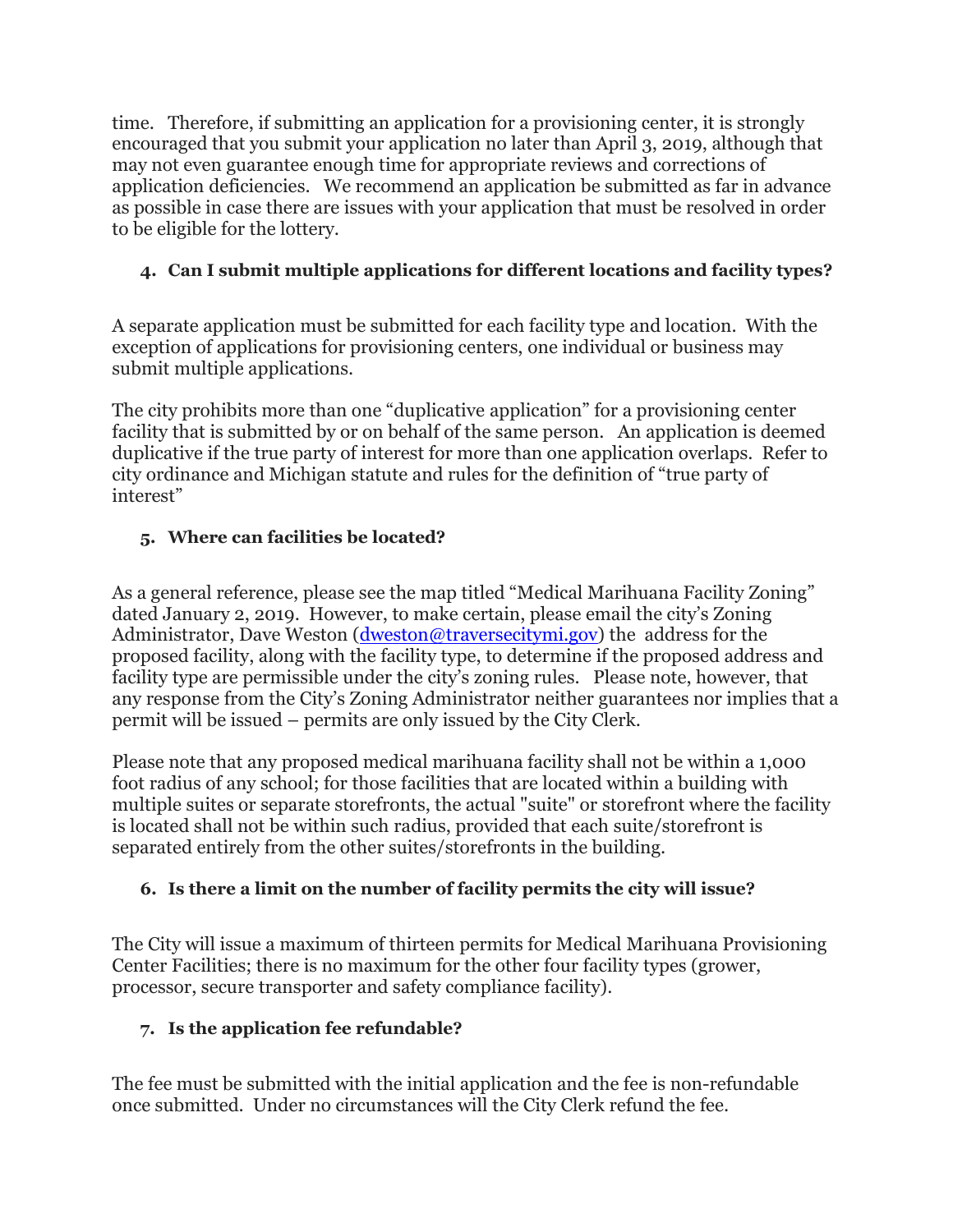#### **8. Once I submit my application, what happens and what is the process for approval?**

#### Step A. Review of application, including all required submittals.

Once your application is submitted, the City Clerk's Office will conduct an initial review for completeness. If, upon initial review of the application, the City Clerk's Office will, notify you by email and in writing to the address of the individual listed on the "contact information" section of the application. You will have ten (10) business days from the mailing date to provide the incomplete or missing information to the City Clerk.

Once an application has passed the initial review by the City Clerk's Office, it will be forwarded to various City departments for their review – these departments include: The Fire Department, Police Department, Municipal Utilities Department and Traverse City Light and Power. It is possible that these departments may identify missing information – and in such instances, will notify the City Clerk's Office who will then notify the applicant as provided above. Again, you will have ten (10) business days to provide the incomplete or missing information to the City Clerk.

If your application is denied at this step, the City Clerk will notify the individual listed under the "contact information" section of the application by mail and email. The applicant may appeal to the City Manager as outlined in the ordinance. The City Manager may overrule the decision of the City Clerk – and in such instances, the application will move on to the next step. If the appeal is denied by the City Manager, the application will not proceed.

## Step B. Issuance of a Provisional Permit.

A provisional permit does not authorize the operation of a facility; it is an intermediary step that signals it is time to complete the required inspections. If Step A is successfully completed (meaning the City Clerk's Office and all appropriate departments have reviewed your application and required submittals), with the exception of an application for a provisioning center, a provisional permit will be issued.

For provisioning centers, those applications that are accepted by the City Clerk will be known as "Qualified Applicants" and will be entered into a lottery. The first lottery will be conducted on May 3, 2019, with the lottery drawing conducted publicly and with all entrants into the lottery advised in advance of the date, time and location of the lottery.

A provisional permit is lapsed and void 6 months from the date it has been issued by the City Clerk if a state operating license, or all inspections and other permits and approvals required by the City's ordinance are not obtained, or if the applicant is denied a state operating license. The City Clerk may extend a provisional permit upon showing of a